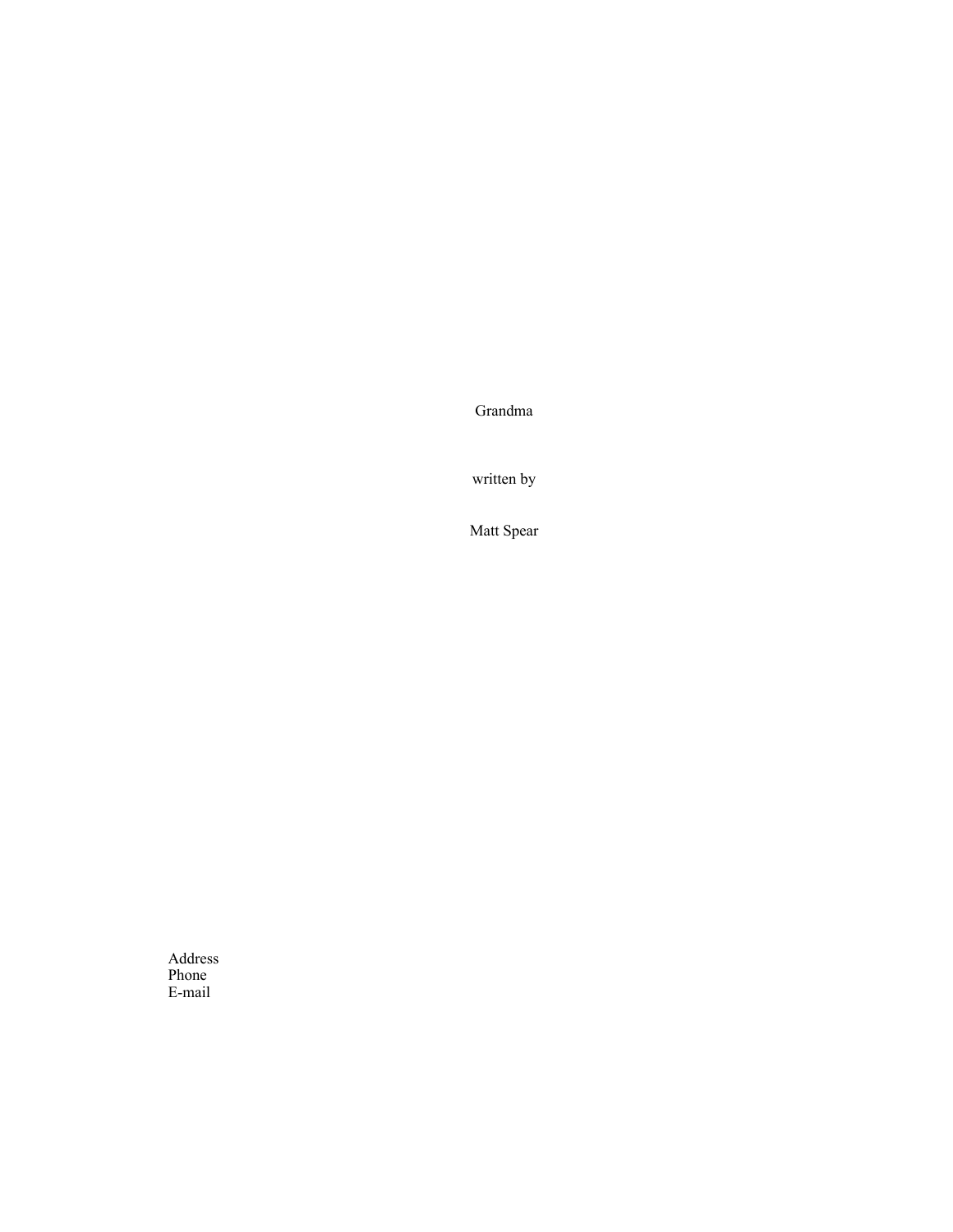## INT. GRANDMAS HOUSE - LIVING ROOM - EVENING

MATT stands at the foot of a hospice bed in the living room. Speechless, he stares at his GRANDMA'S corpse lying in the bed. His eyes glance above the bed as he sees pictures hung on the wall, a shrine to a past life.

The sound of a clock TICKING brings his attention back to the bed. His GRANDFATHER stands to the side of the bed, looking at his GRANDMOTHER. MUFFLED VOICES come from another room.

MATT watches as his GRANDFATHER slowly bends down and kisses his WIFE on the forehead, his frail arms shaking under the weight of his body.

MATT walks back and sits on the stairs, watching the scene from a distance. The clock continues TICKING in the background.

GRANDFATHER steps away from the bed and begins to walk away. For a moment he pauses, looking back at his deceased wife. His gaze lingers a moment, and then he turns and leaves the room.

MATT watches as GRANDFATHER leaves the room.

DAD walks up to the bed, looking thoughtfully down at his MOTHER. MATT begins to choke up as he watches DAD slowly brush his hand along his GRANDMOTHERS forehead.

MATT's attention is broken when LAUGHTER erupts from another room. He looks in the direction of the laughter, it's a strange sound to him as he looks back at the body of his GRANDMA.

TICK. The LIVING ROOM now empty, Matt gets up and slowly walks back towards the bed. TICK.

MATT walks up to the side of the bed, the closest he has been to the body. He looks at the face of his GRANDMA, pale and sunken, mouth open. His eyes look up at the pictures above the bed. His GRANDMA was almost unrecognizable. TICK.

Bringing his attention back to her body, slowly, he reaches out his hand to touch her hand. TICK.

KNOCK KNOCK KNOCK the sound of someone knocking at the door startles him.

MATT watches as his AUNT opens the door, TWO MEN, wearing blue jackets walk through the door, a gurney between them. A body bag rests on top.

MATT and his FAMILY stand to the side as they watch the TWO MEN lift his GRANDMA and place her into a body bag. The FAMILY crying as they watch their matriarch being taken away from them.

The TWO MEN finish placing his GRANDMA in the body bag and zip it up, shrouding her face forever. The TICKING of the clock somehow piercing its way through the sound of his FAMILIES CRIES.

LATER:

MATT sits on the stairs again as he watches TWO DIFFERENT MEN dissembling the hospice bed his GRANDMA lay on a short while ago. The muffled sound of conversation drifting from an adjacent room.

Piece by piece the TWO MEN take away the hospice bed, leaving a large void in the living room.

LATER: